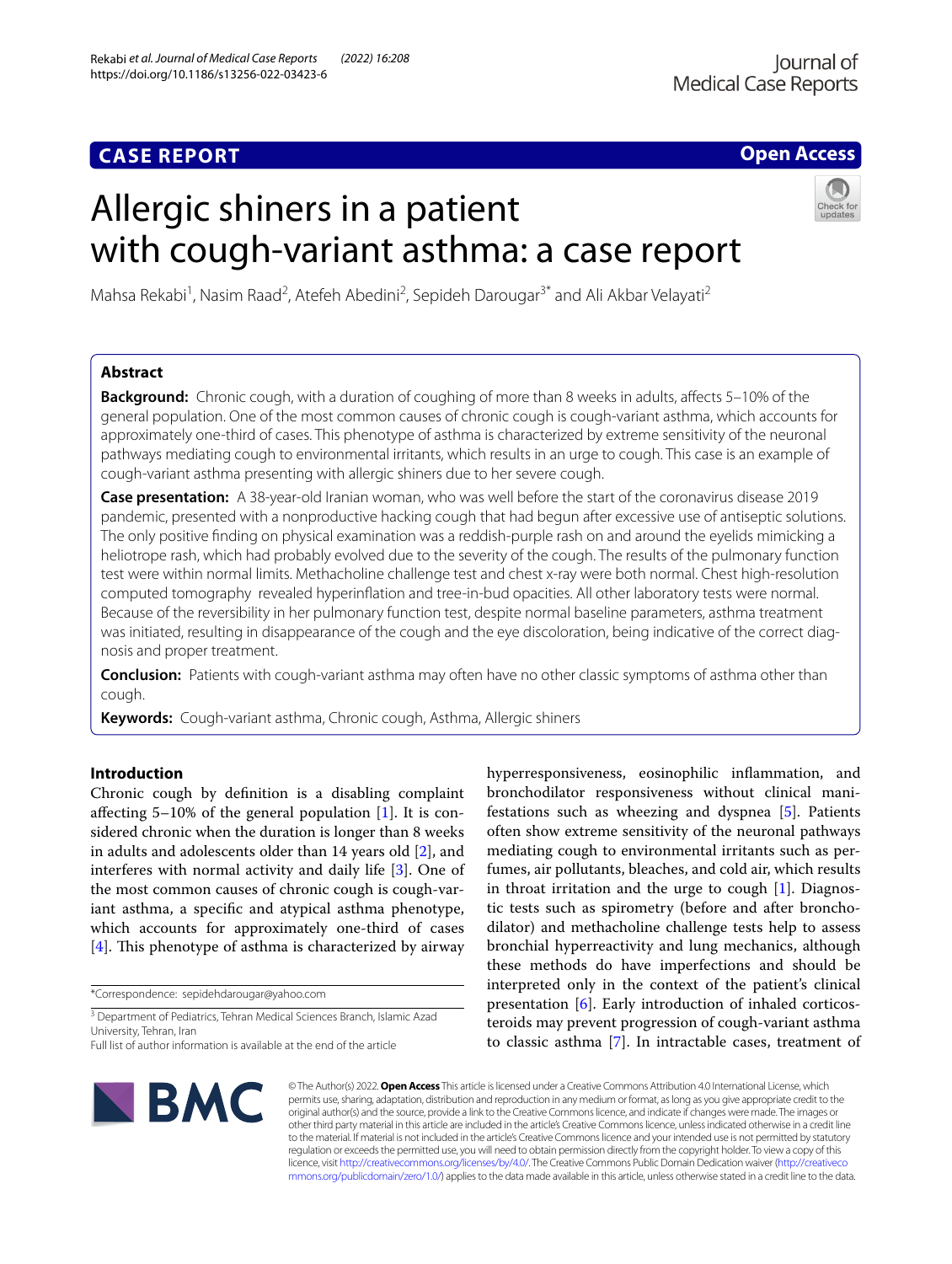the existing gastroesophageal refux may prove to be helpful [[7\]](#page-3-6).

This case is an example of cough-variant asthma with atypical clinical manifestation, presenting with chronic severe dry cough leading to red–purple discoloration of both eyelids, which disappeared after an optimal asthma management plan was put in place.

## **Case report**

A 38-year-old Iranian woman, who was well before the initiation of the COVID-19 pandemic, presented with a nonproductive hacking cough that had begun after excessive use of antiseptic solutions in order to prevent coronavirus infection. The intermittent severe cough had lasted several days and was aggravated by exposure to perfumes, strong odors, and spices. The symptoms had persisted for approximately 3 months before the patient sought professional medical assistance. She had used diferent antitussive medications without an optimal response. Her medical history was unremarkable except for allergic rhinitis. There was no history of gastroesophageal refux disease, chronic sinusitis, tuberculosis, any use of medications, or cardiopulmonary diseases. She was a nonsmoker and a housewife. She did not have any toxic occupational exposure; however, she had overused antiseptic solutions to prevent coronavirus infection for the past 2 years. Physical examination was normal with no extraordinary audible sounds including wheezing or rhonchi. The only positive finding on physical examination was a reddish-purple rash on and around the eyelids mimicking a heliotrope rash, which had probably evolved due to the severity of the cough (Fig. [1](#page-1-0)).

<span id="page-1-0"></span>

<span id="page-1-1"></span>**Table 1** Patient's pulmonary function test (pre and post bronchodilator)

| Parameter  | Pre  | Pred | % Pred | Post | % Pred |
|------------|------|------|--------|------|--------|
| Best FVC   | 2.82 | 3.27 | 86     | 2.86 | 101    |
| Best FEV1  | 2.34 | 2.82 | 83     | 2.36 | 101    |
| FEV1/FVC%  | 82   | 81   | 101    | 81   | 99     |
| <b>PFF</b> | 6.45 | 6.63 | 97     | 7.33 | 114    |
| FFF 25-75% | 2.61 | 3.62 | 72     | 2.38 | 91     |
|            |      |      |        |      |        |

FVC: Forced Vital Capacity; FEV1: Forced Expiratory Volume in the frst second; PEF: Peak Expiratory Flow; FEF: Forced Expiratory Flow

The results of the pulmonary function test were within normal limits at the frst step, but after using a bronchodilator, a substantial increase from baseline was noted in FEV1 (Table [1](#page-1-1)).

Methacholine challenge test and chest x-ray were both normal. Chest HRCT revealed hyperinfation and tree-in-bud opacities. The patient was admitted and underwent complete diagnostic work-up. Sputum was evaluated for bacteriology and sensitivity, with negative results for specifc pathogens including *Mycobacterium tuberculosis*. CBC revealed mild hypochromic microcytic anemia. cANCA and pANCA were both negative, and vitamin D3 was mildly insufficient (25 ng/ml). PT, PTT, and INR were within normal limits (Table [2](#page-1-2)).

SARS-CoV2 PCR was negative. After excluding the other aforementioned probable causes of chronic dry cough, cough-variant asthma was considered the most

<span id="page-1-2"></span>**Table 2** Patient's laboratory data

| <b>Test</b>  | <b>Results</b>                          |  |
|--------------|-----------------------------------------|--|
| <b>WBC</b>   | 11.33 $\times$ 10 <sup>3</sup> cells/µl |  |
| <b>RBC</b>   | $3.94 \times 10^{6}$                    |  |
| Hg           | $11$ g/dl                               |  |
| Hct          | 34.2%                                   |  |
| Plt          | $263 \times 10^{3}$ /µl                 |  |
| Neut         | 84.6%                                   |  |
| Lymph        | 11%                                     |  |
| Mono         | 4.3%                                    |  |
| <b>CANCA</b> | $1.4 \mu$ /ml                           |  |
| <b>pANCA</b> | $1.3 \mu/ml$                            |  |
| Vitamin D3   | 25 ng/ml                                |  |
| PT           | 12                                      |  |
| PTT          | 25                                      |  |
| <b>INR</b>   | 1                                       |  |

WBC: White Blood Cell; RBC: Red Blood Cell; Hg: Hemoglobin; Hct: Hematocrit; Plt: Platelet; Neut: Neutrophils; Lymph: lymphocytes; Mono: Monocytes; cANCA; cytoplasmic Antineutrophil Cytoplasmic Antibodies; pANCA: perinuclear Antineutrophil Cytoplasmic Antibodies; PT: Prothrombin Time; PTT: Partial Thromboplastin Time; INR: International Normalized Ratio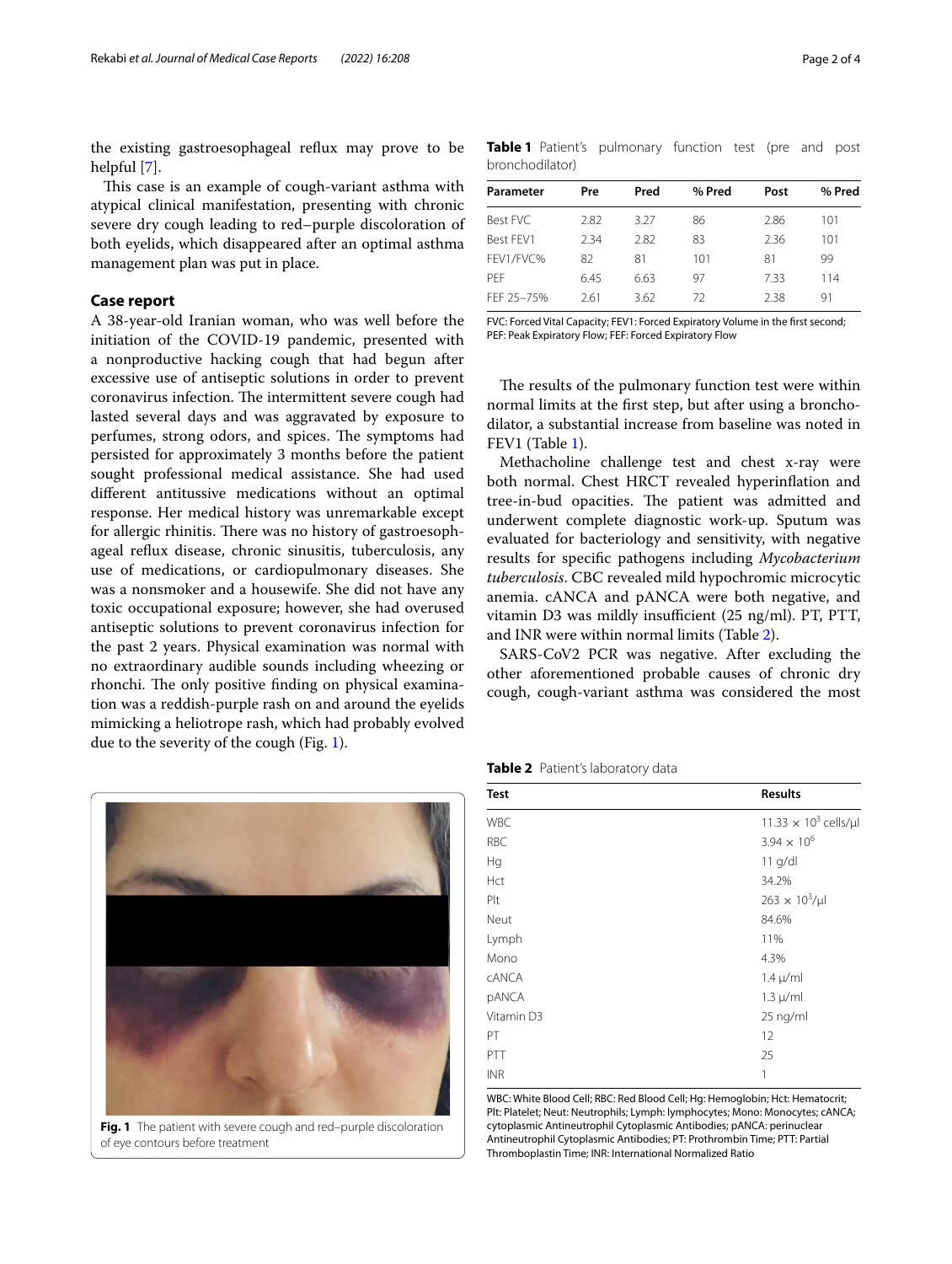<span id="page-2-0"></span>likely diagnosis, so an empirical asthma trial therapy was initiated for the patient. The results were surprising. After a 2-week period of treatment, signifcant improvement of cough was associated with the resolution of the heliotrope-like lesion over the eyes (Fig.  $2$ ). The patient has been constantly under close follow-up since the initiation of the therapy without showing recurrence of the signs and symptoms during the treatment.

## **Discussion**

Asthma is a clinical diagnosis because of its heterogeneous phenotypes without a single diagnostic test to confirm or exclude it  $[1]$  $[1]$ . Cough-variant asthma describes an asthmatic phenotype with cough as its sole presentation. The first-line strategy for diagnosis of asthma is spirometry evaluation with 12% and 200 ml improvement in FEV1 from baseline after bronchodilator challenge [\[8\]](#page-3-7). However, there is no consensus regarding the challenge of methacholine bronchial provocation test. While some centers perform this test as a main part of the work-up, others do not validate it as a major diagnostic test to assess the condition of the patient [\[1](#page-3-0)]. Since airway obstruction in asthma has a variable nature, objective fndings in confrming the diagnosis may not be found easily [\[9\]](#page-3-8). Even if spirometry and bronchial provocation tests are available, a normal result does not exclude asthma. Therefore, there is no gold-standard test for asthma and its phenotypes [[10](#page-3-9)], and all tests need to be interpreted individually in each patient. The imaging fndings of toxic inhalation in HRCT includes bronchial wall thickening, areas of consolidation, bronchiectasis, and the tree-in-bud pattern.

Considering all these facts, our patient revealed increments from baseline in FEV1 after bronchodilator therapy, although the pre-bronchodilator baseline parameters were totally normal. However, methacholine challenge test was negative. The only findings on HRCT imaging were hyperinfation and tree-in-bud opacities, both of which denote toxic inhalation. In addition, the patient's response to treatment was dramatic. After admission and initiation of optimal asthma treatment, the eye discoloration disappeared as a result of the efective remedy (Figs. [1,](#page-1-0) [2](#page-2-0)). According to literature and current guidelines, treating asthma prior to testing reversibility to spirometry is only recommended in clinical emergencies. Our patient showed reversibility in her pulmonary function test even though normal baseline parameters were noted, and her clinical picture was considered urgent. We frst took the patient's detailed history regarding any potential exposure to harmful airborne substances at the time of admission, and she did not mention any exposure except antiseptic solution overuse, so we considered antiseptic solution to be the triggering agent of the patient's airway hyperreactivity. The fact that she strictly applied social distancing and avoided outdoor as well as crowded areas was indicative of an indoor allergen exposure. Accordingly, we considered the antiseptic solutions the inciting agent and advocated strict avoidance of antiseptic solutions along with medical asthma therapy, resulting in successful control of the disease and alleviation of the signs and symptoms.

This led to the initiation of the treatment. Disappearance of the cough and the eye discoloration were indicative of the correct diagnosis and proper treatment.

## **Conclusion**

Asthma misdiagnosis is common due to the wide differential diagnosis for cough and also the varying phenotypes of asthma. Since asthma is a clinical diagnosis, a perfect history, physical examination, objective pulmonary tests, and possibly treatment trials are all essential for identifying patients.

#### **Abbreviations**

COVID-19: Coronavirus disease 2019; HRCT: High-resolution computed tomography; FEV1: Forced expiratory volume in the frst second; FVC: Forced vital capacity; Pred: Predicted; PEF: Peak expiratory fow; FEF: Forced expiratory fow; CBC: Complete blood count; cANCA: Cytoplasmic anti neutrophilic cytoplasmic autoantibody; pANCA: Perinuclear anti neutrophilic cytoplasmic autoantibody; PT: Prothrombin time; PTT: Partial thromboplastin time; INR: International normalized ratio; WBC: White blood cell; RBC: Red blood cell; Hg: Hemoglobin; Hct: Hematocrit; Plt: Platelet; Neut: Neutrophil; Lymph: Lymphocyte; Mono: Monocyte; SARS-CoV2: Severe acute respiratory syndrome coronavirus 2; PCR: Polymerase chain reaction.